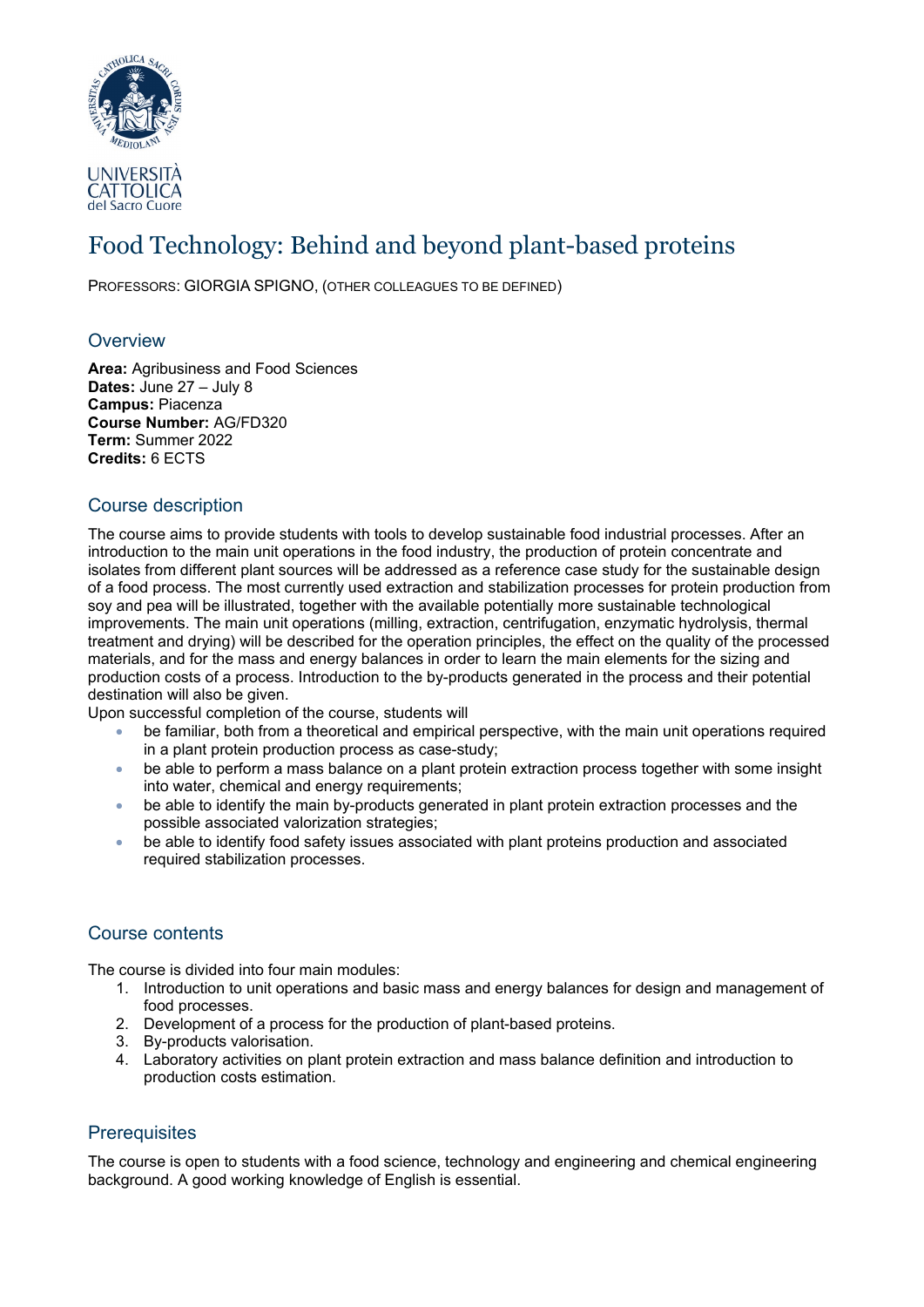

# Method of teaching

- Lectures
- Class discussions
- Group project works
- Guest speakers

#### Course requirements

- Students are expected to regularly attend sessions and to actively take part in class debates and case discussions
- Students are expected to be prepared on the assigned readings before the lectures
- Students are expected to deliver individual and group assignments and present it to the class.

#### **Credits**

6 ECTS

# Grading (TBC)

Project work 30 %<br>Final exam 70 %  $Final$  exam

The in-class assessment will be composed of project work and a final a written exam with multiple-choice questions. The weights on the two parts are 30% project work and 70% final exam.

#### Rules of conduct

**Attendance:** Attendance is mandatory and no absence/s will be excused. Please consider that Field Trips are consider equal to regular classes and indeed you are expected to attend the visits. Unexcused absences will not be accepted. An excused absence will only be granted if you are seriously ill and can support your claim with a local doctor's certificate dated the day you missed class (therefore you must go to the doctor that same day) that has to be delivered to the Professor or to Cattolica International Office. Any other absence will not be excused and will result in not being admitted to the final exam, which corresponds to a 0 (zero) in the final exam.

**Exam Date:** The exam date cannot be re-scheduled. Should the dates of the final exams be moved for force major reasons, Cattolica International Office and the Professor will promptly inform you in class and/or via email on the new date agreed. Unexcused absences to the exams will result in a failing grade in the course. In cases of unforeseeable circumstances such as illness or injury on the day of the exams, you must submit a medical certificate and communicate your absence to the Professor and Cattolica International Office via email prior to the exam. If the student does not justify his/her absence through sufficient documentation and with adequate notice before the final test, you will receive an automatic Failed. Absences for other unforeseeable circumstances will not be accepted and will result in a failing grade.